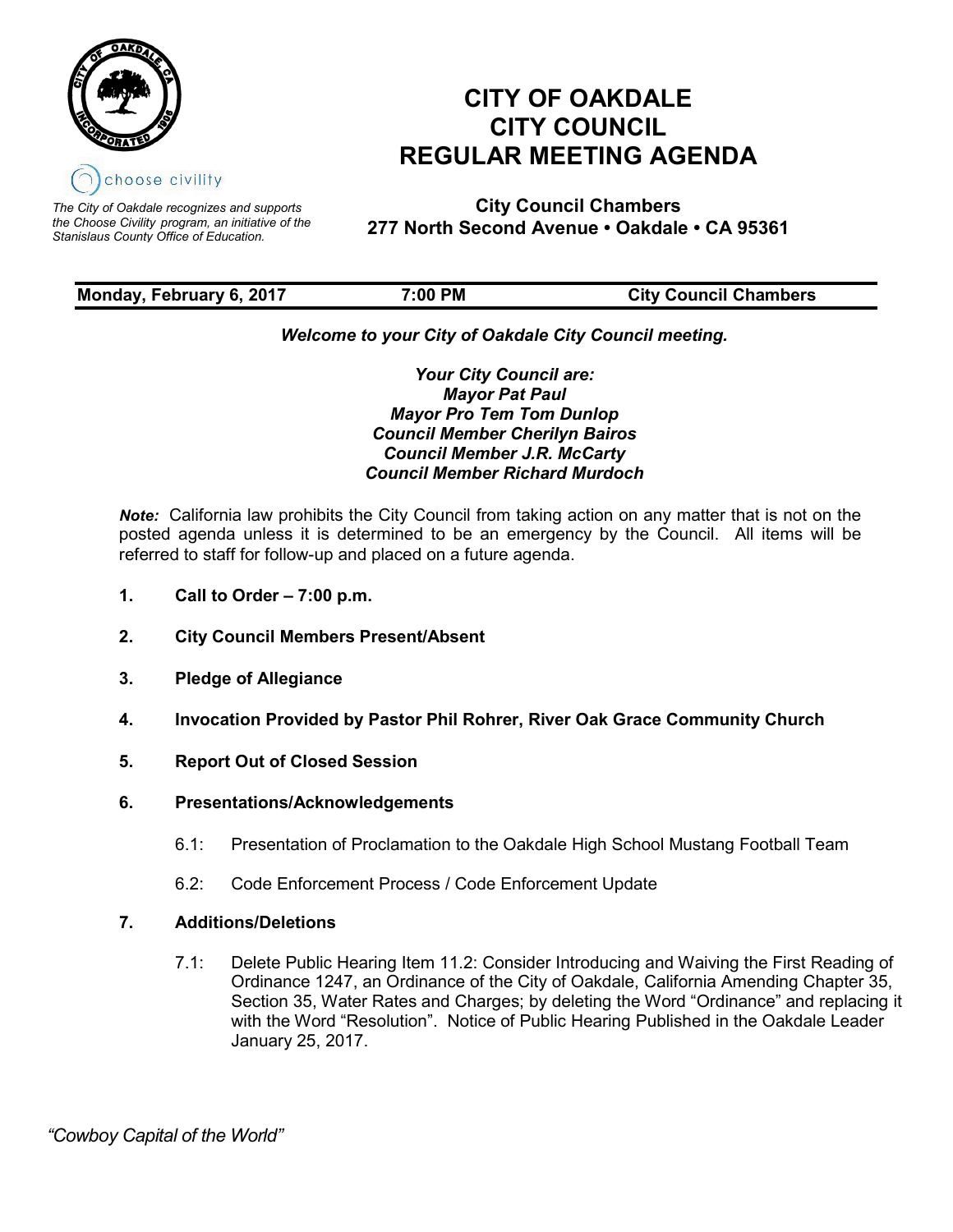

#### **Next City Council Resolution: 2017-003 Next Ordinance: 1246**

#### **8. Public Comments**

*This is the time set aside for citizens to address the City Council on issues within the City Council's jurisdiction that are not on the posted agenda this evening. The Mayor will ask for a show of hands of those individuals present who wish to address the Council. Individual speakers are asked to keep spoken comments within a five-minute duration, although this time limit may be modified based on the number of people who indicate their desire to address the Council. California law prohibits the City Council from taking action on any item not appearing on the posted agenda except that Council may refer the matter to staff for follow-up or request it be placed on a future agenda.*

#### **9. Appointment to Boards and Commissions**

None Scheduled.

#### **10. City Council Consent Agenda**

The consent agenda is comprised of Items 10.1 through 10.9. Unless there is discussion by a member of the audience/Council they may be approved in one motion.

- 10.1: Approve the Regular City Council Meeting Minutes of January 17, 2017.
- 10.2: Approve the Special City Council Meeting Minutes of January 30, 2017.
- 10.3: Receive and File the Warrant List for the period of January 11, 2017 to January 30, 2017.
- 10.4: Waive Readings of Ordinances/Resolutions except by Title.
- 10.5: By Minute Order Reject Claim for Damages Submitted by Steven Rouse.
- 10.6: By Minute Order Approve Tree Removal Request of One Scarlet Oak Tree located at 232 South Second Avenue.
- 10.7: Adopt City Council Resolution 2017-\_\_, a Resolution of the Oakdale City Council Approving Part-Time Salary Schedule Adjustments.
- 10.8: Adopt City Council Resolution 2017-\_\_, a Resolution of the Oakdale City Council Adopting Amendments to the Job Description for Building Permit Technician.
- 10.9: Adopt City Council Resolution 2017-\_\_, a Resolution of the Oakdale City Council to Approve a Contract with George Osner for Project Management and Planning Support Services.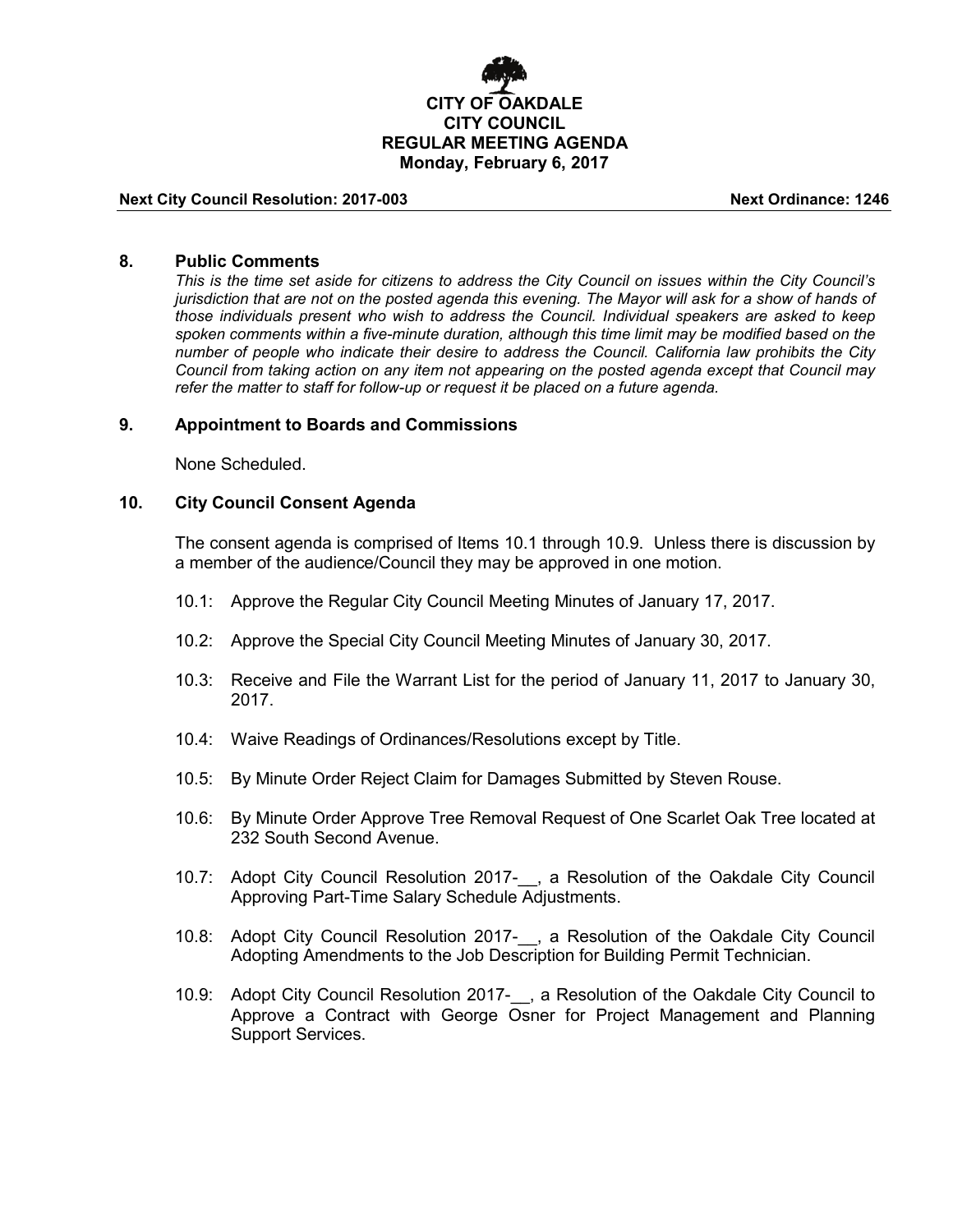

#### **Next City Council Resolution: 2017-003 Next Ordinance: 1246**

#### **11. Public Hearings**

11.1: Consider Introducing and Waiving the First Reading of Ordinance 1246 (Code Text Amendment 2016-1), an Ordinance of the City of Oakdale, California Adding Sub-Section 36-25.11 Off-Street Parking – Shared Parking between Occupancies/Uses to Section 36-25 Off-Street Parking and Loading Requirements of the Oakdale Municipal Code. The new sub-section allows for shared parking between occupancies/uses in the event of new development or significant redevelopment of a site or sites. *Notice of Public Hearing published in the Oakdale Leader January 25, 2017.*

Recommended Action: Introduce and Waive the First Reading of Ordinance 1246, an Ordinance of the City of Oakdale, California Adding Sub-Section 36-25.11 Off-Street Parking – Shared Parking between Occupancies/Uses to Section 36-25 Off-Street Parking and Loading Requirements of the Oakdale Municipal Code. The new sub-section allows for shared parking between occupancies/uses in the event of new development or significant redevelopment of a site or sites.

11.2: Consider Introducing and Waiving the First Reading of Ordinance 1247, an Ordinance of the City of Oakdale, California Amending Chapter 35, Section 35, Water Rates and Charges; by deleting the Word "Ordinance" and replacing it with the Word "Resolution". Notice of Public Hearing Published in the Oakdale Leader January 25, 2017. *Notice of Public Hearing published in the Oakdale Leader January 25, 2017.*

Recommended Action: Delete from Agenda per Item 7.1.

#### **12. Staff Reports**

12.1: Consider a Resolution of the City of Oakdale City Council Approving the Creation of the Classification of Finance Clerk I, Finance Clerk II, Adopting Amendments to the Job Description for Senior Finance Clerk, and Changing the Position Title from Accounting Officer to Accounting Manager.

Recommended Action: Adopt Resolution 2017-\_\_\_, a Resolution of the City of Oakdale City Council Approving the Creation of the Classification of Finance Clerk I, Finance Clerk II, Adopting Amendments to the Job Description for Senior Finance Clerk, and Changing the Position Title from Accounting Officer to Accounting Manager.

12.2: Consider a Resolution of the City of Oakdale City Council Authorizing the City Manager to Execute an Agreement with WGR Southwest, Inc. and Appropriating Funds in the amount of \$27,660 for Consultant Services Associated with Compliance with the State Water Resources Control Board and the Stanislaus County Department of Environmental Resources Hazardous Materials Division, to be funded from Sewer Fund 622 and Aviation Fund 627.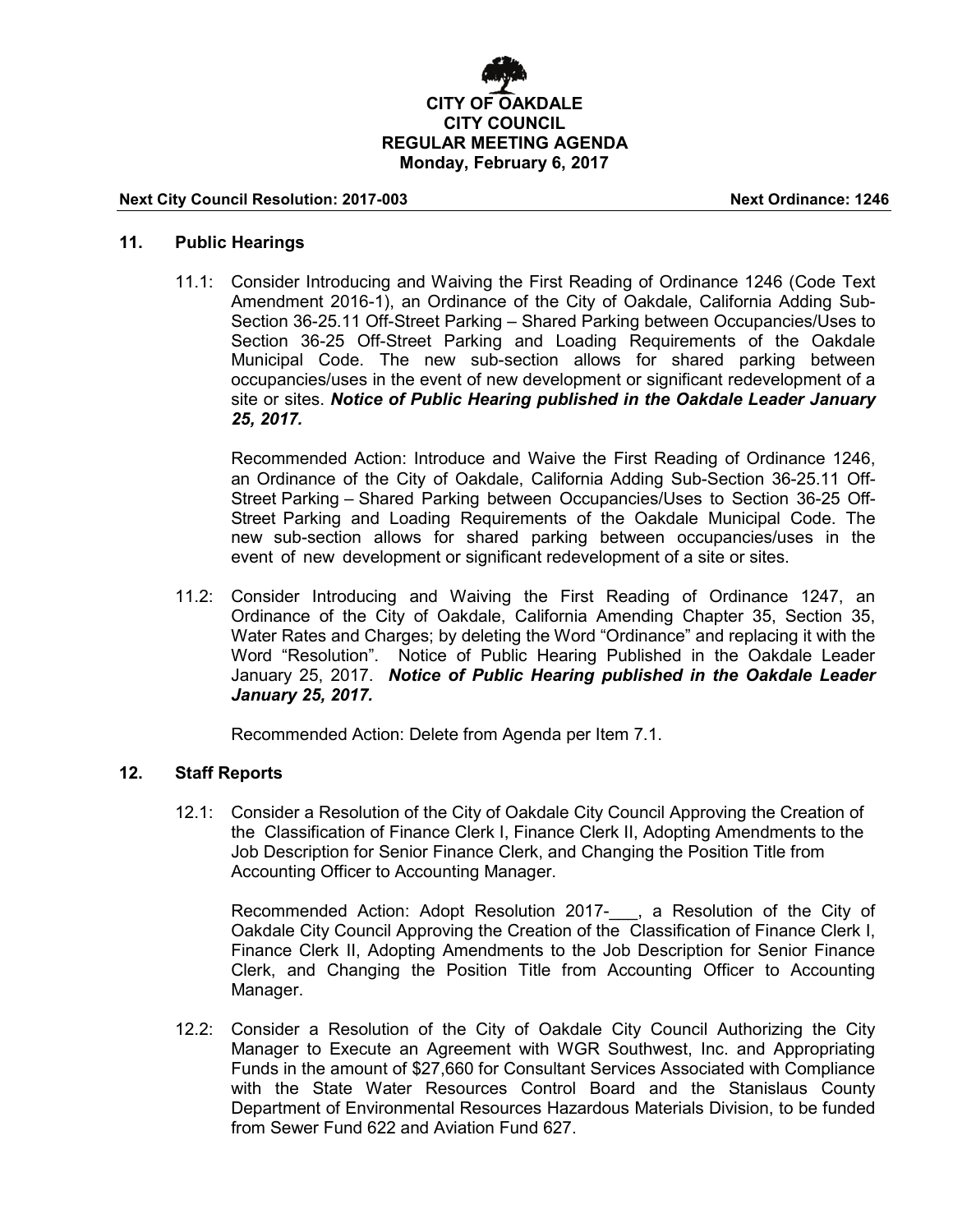# **CITY OF OAKDALE CITY COUNCIL REGULAR MEETING AGENDA Monday, February 6, 2017**

#### **Next City Council Resolution: 2017-003 Next Ordinance: 1246**

Recommended Action: Adopt Resolution 2017-\_\_\_, a Resolution of the City of Oakdale City Council Authorizing the City Manager to Execute an Agreement with WGR Southwest, Inc. and Appropriating Funds in the amount of \$27,660 for Consultant Services Associated with Compliance with the State Water Resources Control Board and the Stanislaus County Department of Environmental Resources Hazardous Materials Division, to be funded from Sewer Fund 622 and Aviation Fund 627.

12.3: Consider a Resolution of the City of Oakdale City Council Authorizing the Contracting with Security Company for City Rental Facilities.

Recommended Action: Adopt City of Oakdale City Council Resolution 2017-, a Resolution of the City of Oakdale City Council Authorizing the Contracting with Security Company for City Rental Facilities.

12.4: Consider a Resolution of the City of Oakdale City Council Authorizing the Purchase of Audio Equipment for Gladys L. Lemmons Senior Community Center at a cost of \$11,275 to be paid from Senior Center Trust Fund 744-7240-472.27-04 and Facility Maintenance Internal Service Fund 540-1910-419.41-05.

Recommended Action: Adopt City of Oakdale City Council Resolution 2017-, a Resolution of the City of Oakdale City Council Authorizing the Purchase of Audio Equipment at Gladys L. Lemmons Senior Community Center at a cost of \$11,275 to be paid from Senior Center Trust Fund 744-7240-472.27-04 and Facility Maintenance Internal Service Fund 540-1910-419.41-05.

12.5: Consider a Resolution of the City of Oakdale City Council Authorizing the Purchase and Installation of Pool Equipment and Shade Roof at Royse Memorial Pool at a cost of \$107,753 to be paid from Facility Maintenance Internal Service Fund 540-1910- 419.41-05.

Recommended Action: Adopt City of Oakdale City Council Resolution 2017-, a Resolution of the City of Oakdale City Council Authorizing the Purchase and Installation of Pool Equipment and Shade Roof at Royse Memorial Pool at a cost of \$107,753 to be paid from Facility Maintenance Internal Service Fund 540-1910- 419.41-05.

12.6: Consider a Resolution of the City of Oakdale City Council Authorizing the Rental of a 250 HP Geared Turbo Blower at the Wastewater Treatment Plant from Lone Star Blower in the amount of \$0 per month for a 12 Month Period, and SCADA Integration by Tesco Controls in the amount of \$7,500 to be paid from Sewer Sanitation Fund 622-4151-444-25-03 Contract Services.